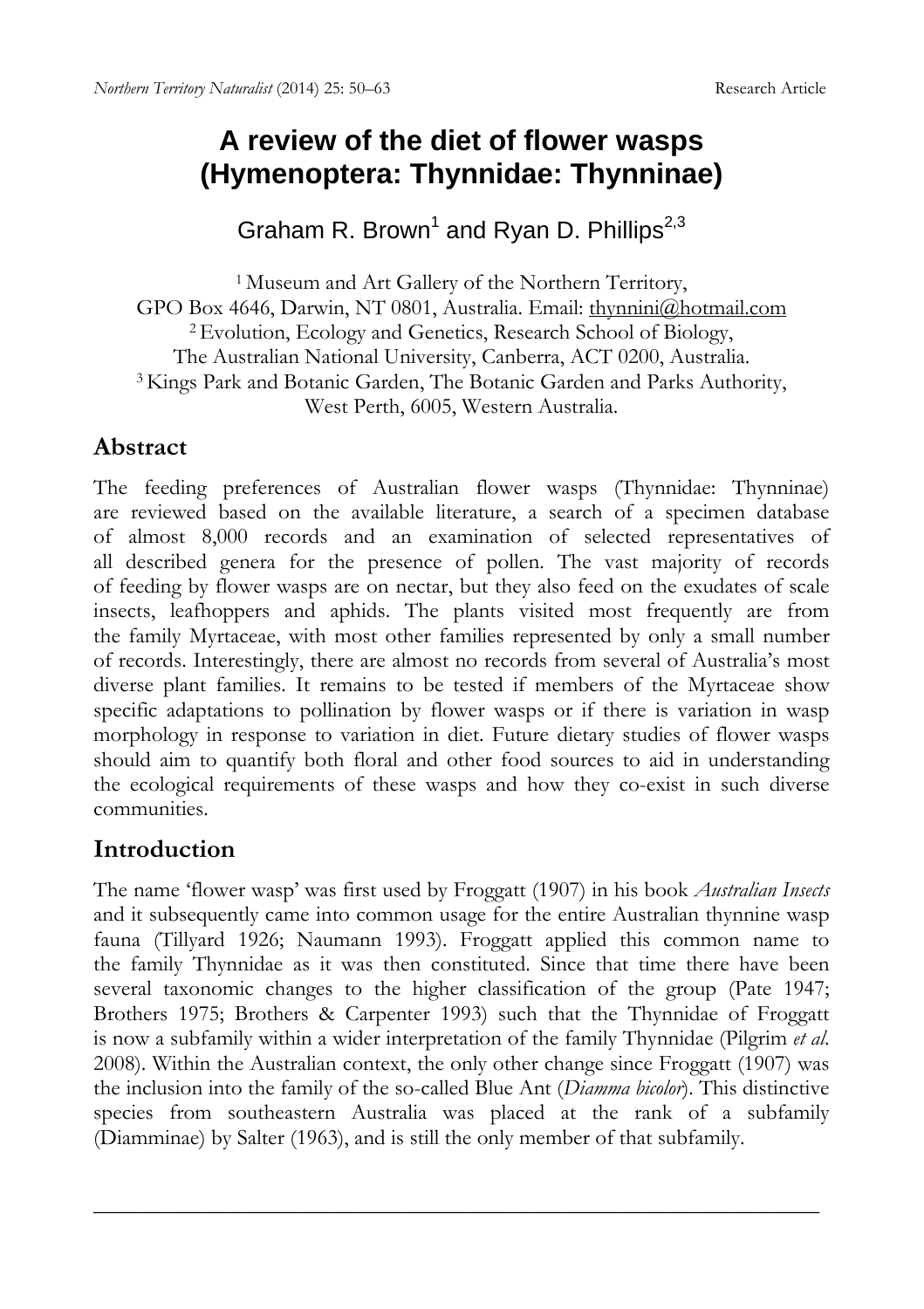Flower wasps vary in size from 3–45 mm in length. They exhibit a pronounced sexual dimorphism. Males are most commonly predominantly black, though they are often brightly patterned, especially with yellow. While the males are strong fliers, with large species capable of flying several hundred metres (Menz *et al*. 2013), females are always smaller, wingless, and somewhat ant-like in appearance. Females are mostly dull orange to black in colour although some, especially the larger species, are marked with yellow. In Australia, there are approximately 600 described species of flower wasps in 48 genera with an estimated 2,000 species currently represented in collections, including many new genera.

Despite representing a diverse component of the Australian wasp fauna, very little is known about the biology of flower wasps. Courtship is initiated by the female releasing pheromones that rapidly attract males (Alcock & Gwynne 1987; Peakall 1990; Peakall *et al.* 2010). Copulation takes place in flight, with the female curled back underneath the abdomen of the male (Alcock & Gwynne 1987). Because female flower wasps are flightless, they are dependent on the male for food during these courtship flights. Provision of food may be by regurgitation and/or by being flown to a food source *in copula*, with the female then allowed to feed while mating continues (Froggatt 1907; Given 1953). Coupling can last up to two days in captivity (Williams 1919). This prolonged coupling and the pronounced sexual dimorphism is unique and distinctive within the Australian wasp fauna, making mating pairs of thynnines easy to recognise. After mating has been completed, the female is dropped on the ground, after which it parasitises subterranean scarab larvae (Williams 1919; Given 1953; Ridsdill Smith 1970a), although other hosts such as ants (Turner 1914; G. Brown, unpubl.) and bees (Rayment 1935) have also been suggested.

Adult males and copulating pairs are commonly observed at flowers feeding on nectar, with an apparent preference for some genera of the family Myrtaceae (Given 1953; Phillips *et al*. 2009). However, large numbers of individuals have also been observed feeding on *Xanthorrhoea* (Xanthorrheaceae) and *Hakea* (Proteaceae), particularly in southwestern Australia (Phillips *et al*. 2009). Thus far, most knowledge of their food plant preferences comes from opportunistic collections rather than systematic studies. A notable exception to these field records is the work of Menz *et al*. (2013), where pollen swabs were used to show that two species of *Zaspilothynnus* appear to feed primarily on Myrtaceae. Even more poorly documented than nectar foraging, is foraging on exudates of insects, for which there is almost no specific documentation of the flower wasp, or insect, or plant species involved.

While the natural history of most flower wasps remains poorly known, there is increasing interest in their biology due to their role as pollinators of some species of terrestrial orchids. These orchids, of which over 200 species are known from Australia, deceive flower wasps into mating with them. Sexually deceptive orchids engage in chemical and physical mimicry of the calling female, with pollination achieved as the male attempts pre-mating or copulatory behaviour with the flower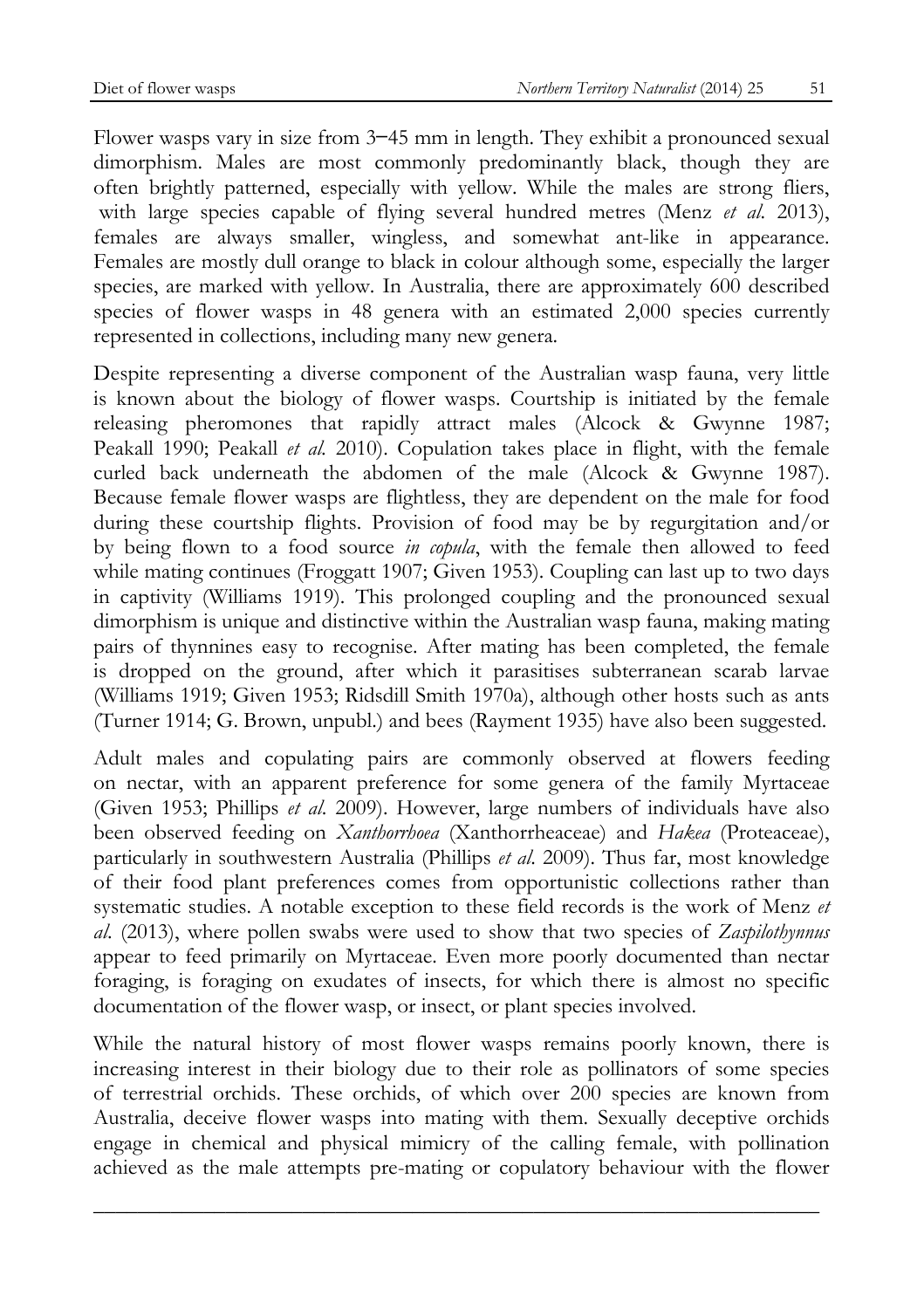(Peakall 1990). As a by-product of mimicking the specific sex pheromones of insects, these orchids have highly specialised pollination systems, typically relying on just a single pollinator species. This reliance on a single pollinator may be a major contributor to the trend of greater rarity in sexually deceptive orchids (Phillips *et al*. 2011), thus highlighting the importance of understanding the ecological requirements of pollinators for plant conservation.

Given the increasing recognition of both the diversity of flower wasps and their role as pollinators, it is pertinent to synthesise current knowledge on their diet. We review the known literature on food plants, use collection details from a nationwide database of specimens and examine museum specimens for the presence of pollen. Combining these approaches represents the first step in understanding the dietary breadth of flower wasps, in investigating if there are generic differences in food plants, and testing if there is an association between diet and mouthpart morphology. This paper is intended as an introduction to further studies on the relationship between flower wasp abundance, their dietary requirements and their effectiveness as pollinators of orchids that attract pollinators through sexual deceit.

#### **Materials and Methods**

A search was made for records of flower wasps feeding on flowers and other foods. It involved a literature search including all original species descriptions, an examination of representative specimens from all Australian genera for the presence of pollen, and a search of a personal (GRB) research database containing nearly 8,000 records.

It was assumed that all references to host plants on data labels referred to the flowers unless specified otherwise. The only exception was the genus *Acacia*, which has extra-floral nectaries at the base of the leaves rather than nectar-rich flowers (Bernhardt 1987). For all discussions, we have only gone to the level of plant and wasp genus, as there is currently insufficient data to draw trends at the species level.

Pinned male specimens were examined for the presence of pollen, plus its abundance and distribution, for a comparison of wasp genera. Females were not examined as they were collected *in copula*, walking on the ground or attracting males with pheromones. It is likely that such females had recently emerged from below the ground. As females spend most of their time below the surface seeking hosts to parasitise, it is likely that any pollen present would soon be abraded away. Data were not quantified other than to record whether pollen could be found on representative wasps of all described genera. Observations were based on specimens available in Darwin in August 2013, whether in local collections or on loan from other institutions at that time (Australian Museum, Sydney; Museum of Victoria, Melbourne; Queensland Museum, Brisbane; South Australian Museum, Adelaide; Western Australian Museum, Perth). No attempt was made to identify pollen grains.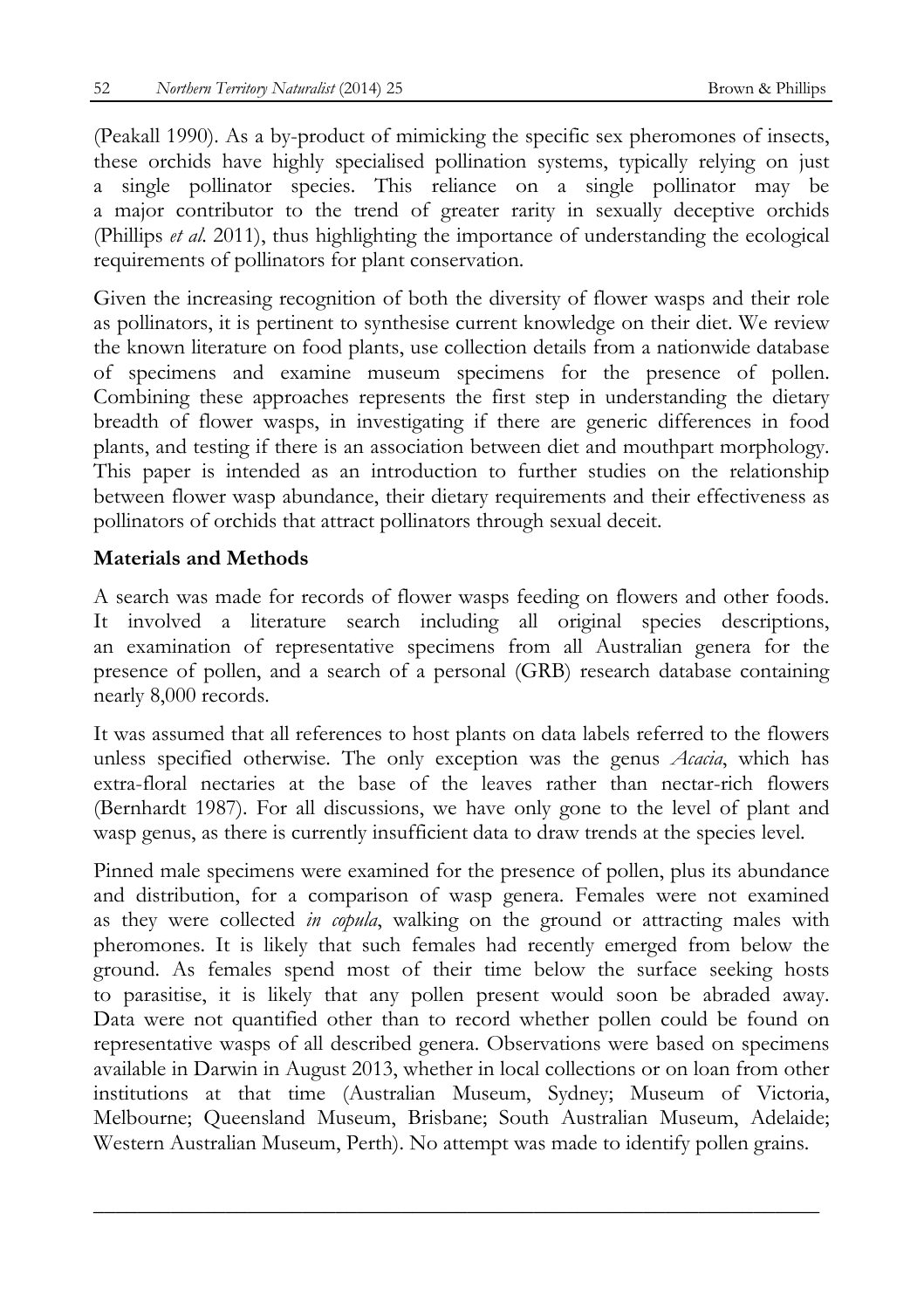# **Results**

### **Literature Survey**

Most published host records of the food plants of flower wasps are for myrtaceous flowers (Tillyard 1926). Within the Myrtaceae, flower wasps have been recorded feeding on flowers of the genera *Eucalyptus* (Burrell 1935; Salter, 1967; Ridsdill Smith 1970b; Alcock 1981; Phillips *et al*. 2009; Menz *et al*. 2013), *Leptospermum* (Bridwell 1917; Burrell 1935; Given 1953; Ridsdill Smith 1970b; Alcock 1981; Alcock & Gwynne 1987; Phillips *et al*. 2009), *Angophora* (Bridwell 1917; Salter 1967), *Melaleuca* (Burrell 1935), *Chamelaucium* (Alcock & Gwynne 1987; Phillips *et al*. 2009) and *Agonis* (Menz *et al*. 2013). Most of these genera produce nectar-rich flowers (Goodacre 1947). Outside the Myrtaceae, large aggregations of feeding flower wasps have been observed on the flowers of *Hakea* (Proteaceae) (Given 1953; Phillips *et al*. 2009) and *Xanthorrhoea* (Xanthorrhoeaceae) (Phillips *et al*. 2009).

Campbell & Brown (1998) intensively sampled flower wasps and other parasites of scarab larvae at two locations on the Northern Tablelands of New South Wales. Almost all observations of feeding were made from myrtaceous flowers of the genera *Baeckea* and *Leptospermum*. *Kunzea* was unattractive, while *Eucalyptus* did not flower during the study due to a prolonged drought.

During a study of the pollination biology of several species of *Acacia* from southeastern Australia, Bernhardt (1987) observed members of the flower wasp genera *Lophocheilus*, *Phymatothynnus*, *Rhagigaster* and *Tachynomyia* feeding on extra-floral nectaries and the nectarless flowers.

Burrell (1935) gave several food plant records for individual wasp genera: *Thynnus* from *Leptospermum* and *Eucalyptus*; *Dimorphothynnus*, *Catocheilus* and *Lophocheilus* from *Eucalyptus*; and *Eirone*, *Neozeleboria*, *Rhagigaster*, *Thynnoides* and *Zeleboria* on the exudates of scale insects (Coccoidea). While thynnines have been observed feeding on the exudates of scale insects (Burrell 1935; Given 1953; Schiestl 2004), leafhoppers (Ridsdill Smith 1970b) and aphids (Given 1953), there are comparatively few records of this behaviour.

Of particular interest is an insightful paper by Given (1957), in which he speculates on different feeding habits, including regurgitation, in relation to modifications to the head shape and mouthparts. This possibility is further discussed by Ridsdill Smith (1970a, 1970b). It should be noted however, that neither author gives quantitative data, making it possible to overestimate the importance of regurgitation without studying this in the broader context of individual feeding strategies.

Additional general observations are given by Illingworth (1921), Given (1953, 1957), Ridsdill-Smith (1970b, 1971), Campbell & Brown (1994) and Brown *et al*., (1997).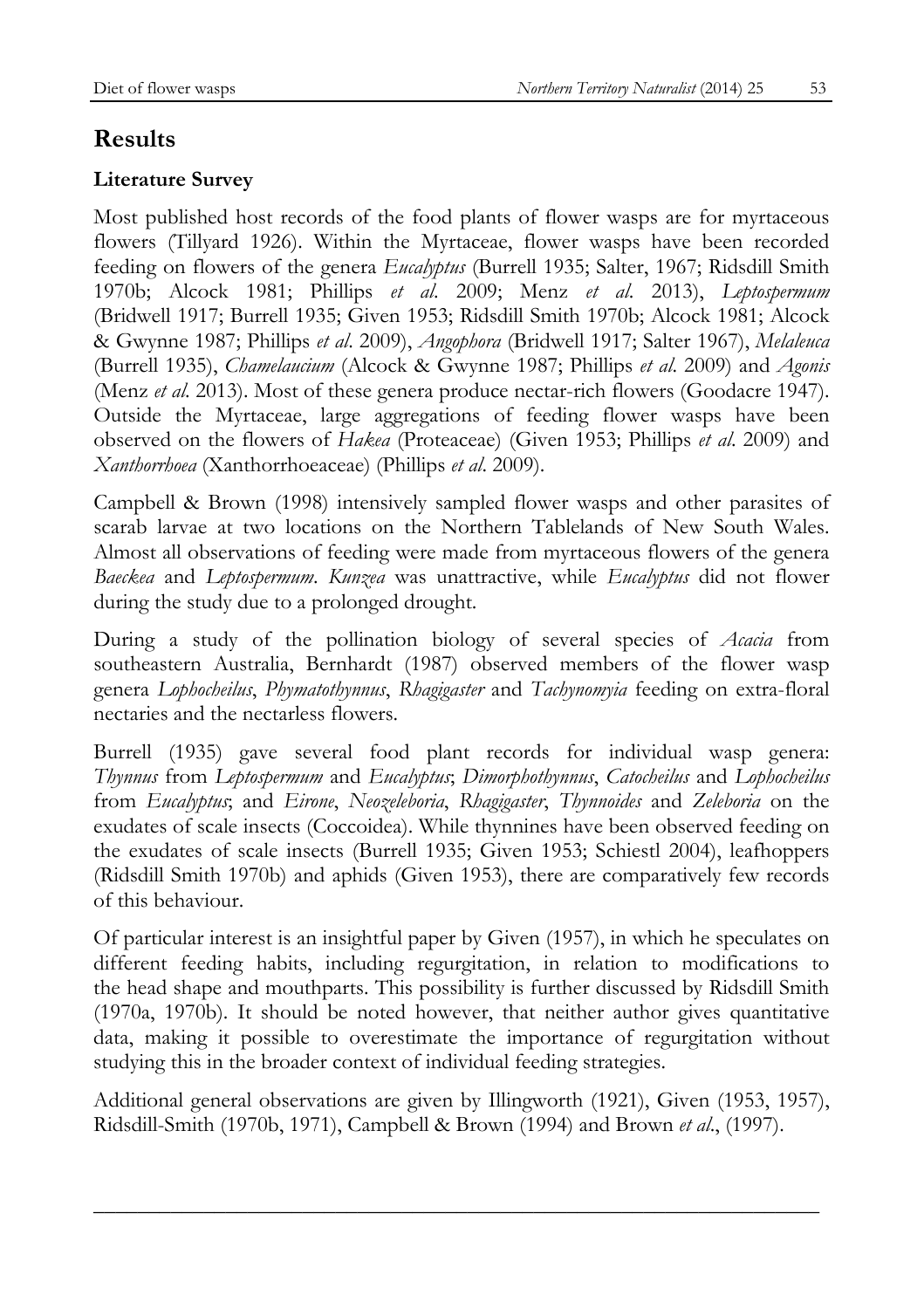#### **Data labels/Database**

Using specimen label data from Australian museums, we compiled records of 39 wasp genera visiting 33 plant genera, representing 14 families (i.e. 121 wasp by plant genus records). Of these, 77 (64%) are from Myrtaceae from 14 genera (Table 1). However, it should be noted that only a small number of specimens examined have host records or collecting methods included on their data labels. The plant genera on which the greatest range of wasp genera have been recorded feeding are *Eucalyptus* (20 genera of flower wasps), *Leptospermum* (9 genera)*, Melaleuca* (9 genera) and *Chamelaucium* (9 genera). Of the genera outside the Myrtaceae, the highest numbers of records are from *Hakea* (Proteaceae), with almost all of these from species with cream-coloured flowers from Western Australia. The authors have observed previously that thynnines may be abundant on the flowers of *Bursaria* (Pittosporaceae), *Vigna* (Fabaceae) (grown as legume crops), and *Xanthorrhoea* (Xanthorrhoeaceae).

**Table 1.** Records of food plants (at the level of genus) for genera of flower wasps based on label data for specimens in Australian museum collections.

| FLOWER FAMILY FLOWER GENUS |                 | <b>WASP GENUS</b> |             |
|----------------------------|-----------------|-------------------|-------------|
| Amaranthaceae              | Rhagodia        | Agriomyia         |             |
| Amaranthaceae              | Rhagodia        | Aspidothynnus     |             |
| Fabaceae                   | Vigna           | Epactiothynnus    |             |
| Fabaceae                   | Vigna           | Umbothynnus       |             |
| Goodeniaceae               | Scaevola        | Acanthothynnus    |             |
| Goodeniaceae               | Scaevola        | Agriomyia         |             |
| Goodeniaceae               | Scaevola        | Zeleboria         |             |
| Gyrostemonaceae            | Codonocarpus    | Encopothynnus     |             |
| Lamiaceae                  | Pityrodia       | Guerinius         |             |
| Lamiaceae                  | Prostanthera    | Lestricothynnus   |             |
| Myrtaceae                  | Agonis          | Zaspilothynnus    |             |
| Myrtaceae                  | Angophora       | Aspidothynnus     |             |
| Myrtaceae                  | Angophora       | Doratithynnus     |             |
| Myrtaceae                  | <i>Astartea</i> | Elidothynnus      |             |
| Myrtaceae                  | <i>Astartea</i> | Thynnoides        |             |
| Myrtaceae                  | Astartea        | Zaspilothynnus    |             |
| Myrtaceae                  | Baekea          | Elidothynnus      |             |
| Myrtaceae                  | Callistemon     | Tachynomyia       |             |
| Myrtaceae                  | Chamelaucium    | Aulacothynnus     |             |
| Myrtaceae                  | Chamelaucium    | Catocheilus       |             |
| Myrtaceae                  | Chamelaucium    | Macrothynnus      |             |
| Myrtaceae                  | Chamelaucium    | Megalothynnus     |             |
| Myrtaceae                  | Chamelaucium    | Rhagigaster       |             |
| Myrtaceae                  | Chamelaucium    | Zaspilothynnus    |             |
| Myrtaceae                  | Chamelaucium    | Zeleboria         |             |
| Myrtaceae                  | Corymbia        | Agriomyia         |             |
| Myrtaceae                  | Corymbia        | Zaspilothynnus    | (continued) |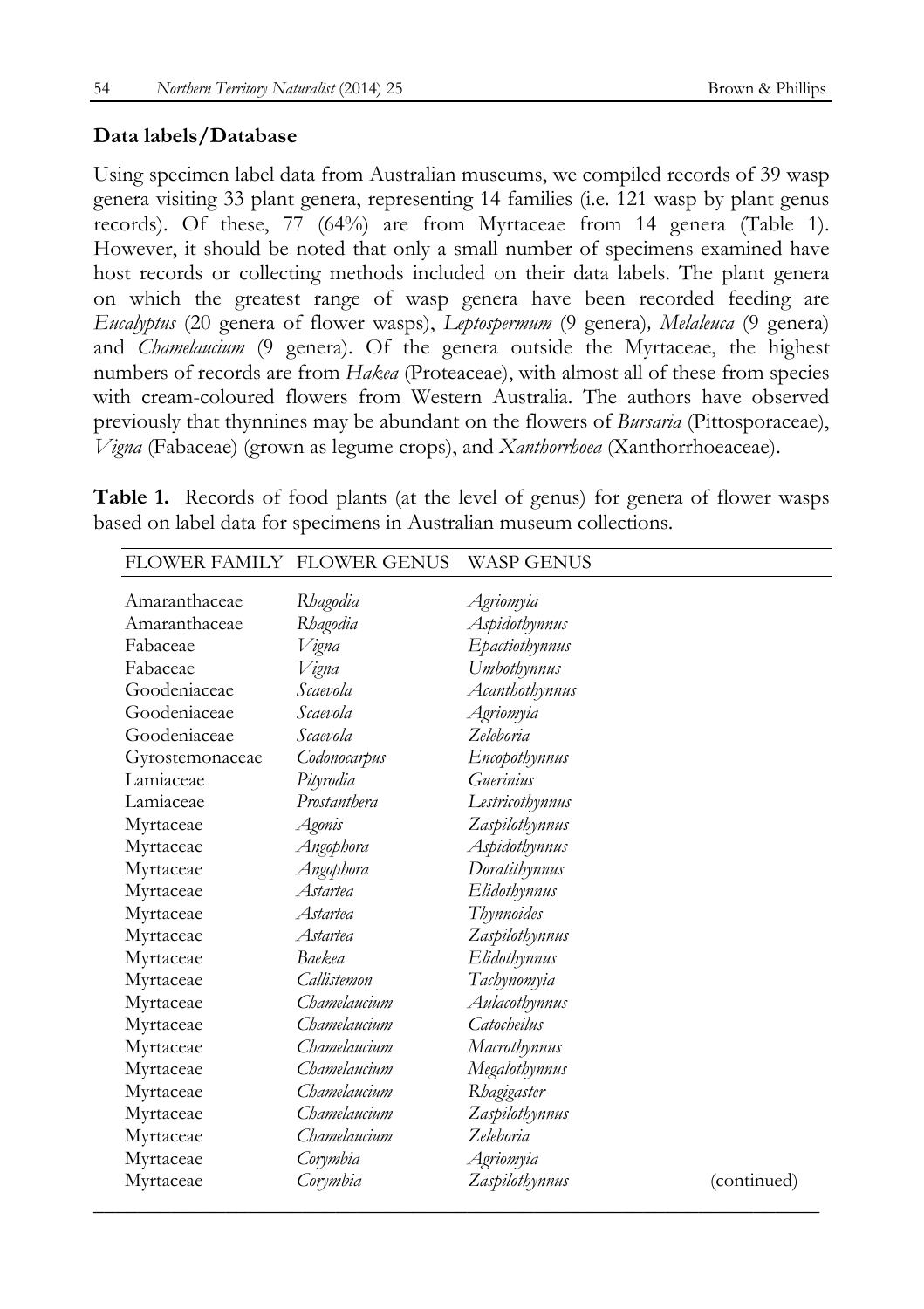| I 'LU WEIV I TIMIL I | T LU WEIX UEINUD | WADE VIETVUD        |             |
|----------------------|------------------|---------------------|-------------|
| Myrtaceae            | Eucalyptus       | Agriomyia           |             |
| Myrtaceae            | Eucalyptus       | Arthrothynnus       |             |
| Myrtaceae            | Eucalyptus       | Aspidothynnus       |             |
| Myrtaceae            | Eucalyptus       | Aulacothynnus       |             |
| Myrtaceae            | Eucalyptus       | <b>Beithynnus</b>   |             |
| Myrtaceae            | Eucalyptus       | Caetrathynnus       |             |
| Myrtaceae            | Eucalyptus       | Campylothynnus      |             |
| Myrtaceae            | Eucalyptus       | Catocheilus         |             |
| Myrtaceae            | Eucalyptus       | Curvothynnus        |             |
| Myrtaceae            | Eucalyptus       | Doratithynnus       |             |
| Myrtaceae            | Eucalyptus       | Elidothynnus        |             |
| Myrtaceae            | Eucalyptus       | Encopothynnus       |             |
| Myrtaceae            | Eucalyptus       | Guerinius           |             |
| Myrtaceae            | Eucalyptus       | Iswaroides          |             |
| Myrtaceae            | Eucalyptus       | Procerothynnus      |             |
| Myrtaceae            | Eucalyptus       | Rhagigaster         |             |
| Myrtaceae            | Eucalyptus       | Rhytidothynnus      |             |
| Myrtaceae            | Eucalyptus       | Thynnoides          |             |
| Myrtaceae            | Eucalyptus       | Zaspilothynnus      |             |
| Myrtaceae            | Eucalyptus       | Zeleboria           |             |
| Myrtaceae            | Kunzea           | Catocheilus         |             |
| Myrtaceae            | Leptospermum     | Arthrothynnus       |             |
| Myrtaceae            | Leptospermum     | Aspidothynnus       |             |
| Myrtaceae            | Leptospermum     | Campylothynnus      |             |
| Myrtaceae            | Leptospermum     | Dimorphorphothynnus |             |
| Myrtaceae            | Leptospermum     | Doratithynnus       |             |
| Myrtaceae            | Leptospermum     | Eirone              |             |
| Myrtaceae            | Leptospermum     | Elidothynnus        |             |
| Myrtaceae            | Leptospermum     | Lestricothynnus     |             |
| Myrtaceae            | Leptospermum     | Lophocheilus        |             |
| Myrtaceae            | Leptospermum     | Megalothynnus       |             |
| Myrtaceae            | Leptospermum     | Neozeleboria        |             |
| Myrtaceae            | Leptospermum     | Oncorbinothynnus    |             |
| Myrtaceae            | Leptospermum     | Phymatothynnus      |             |
| Myrtaceae            | Leptospermum     | Rhytidothynnus      |             |
| Myrtaceae            | Leptospermum     | Rhytidothynnus      |             |
| Myrtaceae            | Leptospermum     | Thynnoides          |             |
| Myrtaceae            | Leptospermum     | Tmesothynnus        |             |
| Myrtaceae            | Leptospermum     | Zaspilothynnus      |             |
| Myrtaceae            | Leptospermum     | Zeleboria           |             |
| Myrtaceae            | Melaleuca        | Agriomyia           |             |
| Myrtaceae            | Melaleuca        | Aspidothynnus       |             |
| Myrtaceae            | Melaleuca        | Doratithynnus       | (continued) |
|                      |                  |                     |             |

 $\overline{\phantom{a}}$  , and the contract of the contract of the contract of the contract of the contract of the contract of the contract of the contract of the contract of the contract of the contract of the contract of the contrac

#### **Table 1.** Continued.

# FLOWER FAMILY FLOWER GENUS WASP GENUS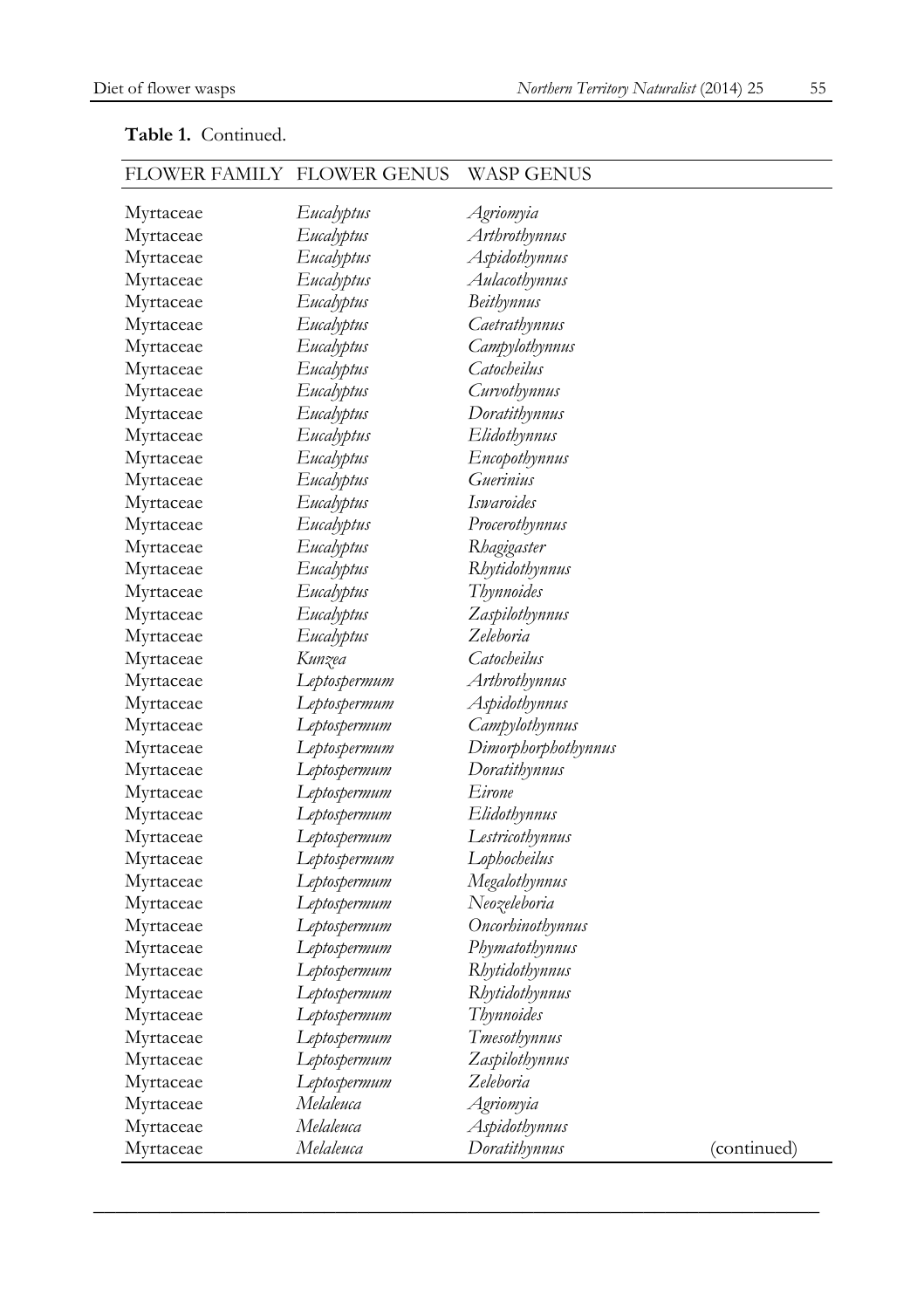#### **Table 1.** Continued.

### FLOWER FAMILY FLOWER GENUS WASP GENUS

|                  | Melaleuca          |                           |             |
|------------------|--------------------|---------------------------|-------------|
| Myrtaceae        | Melaleuca          | Elidothynnus<br>Guerinius |             |
| Myrtaceae        | Melaleuca          | Iswaroides                |             |
| Myrtaceae        |                    |                           |             |
| Myrtaceae        | Melaleuca          | Macrothynnus              |             |
| Myrtaceae        | Melaleuca          | Procerothynnus            |             |
| Myrtaceae        | Melaleuca          | Rhagigaster               |             |
| Myrtaceae        | unidentified       | Psammothynnus             |             |
| Myrtaceae        | Scholtzia          | Guerinius                 |             |
| Myrtaceae        | Scholtzia          | Lophocheilus              |             |
| Myrtaceae        | Scholtzia          | Rhagigaster               |             |
| Myrtaceae        | Scholtzia          | Zaspilothynnus            |             |
| Myrtaceae        | Verticordia        | <b>Belothynnus</b>        |             |
| Myrtaceae        | Verticordia        | Catocheilus               |             |
| Myrtaceae        | V erticordia       | Oncorhinothynnus          |             |
| Myrtaceae        | Verticordia        | Zaspilothynnus            |             |
| Orchidaceae      | Prasophyllum       | Dimorphorphothynnus       |             |
| Orchidaceae      | Prasophyllum       | Eirone                    |             |
| Orchidaceae      | Prasophyllum       | Rhagigaster               |             |
| Orchidaceae      | Prasophyllum       | Rhytidothynnus            |             |
| Orchidaceae      | Prasophyllum       | Zaspilothynnus            |             |
| Pittosporaceae   | Bursaria           | Agriomyia                 |             |
| Pittosporaceae   | Bursaria           | Arthrothynnus             |             |
| Pittosporaceae   | Bursaria           | Guerinius                 |             |
| Proteaceae       | Adenanthos         | Elidothynnus              |             |
| Proteaceae       | Banksia            | Catocheilus               |             |
| Proteaceae       | Hakea              | Aspidothynnus             |             |
| Proteaceae       | Hakea              | Campylothynnus            |             |
| Proteaceae       | Hakea              | Catocheilus               |             |
| Proteaceae       | Hakea              | Dimorphorphothynnus       |             |
| Proteaceae       | Hakea              | Doratithynnus             |             |
| Proteaceae       | Hakea              | Macrothynnus              |             |
| Proteaceae       | Hakea              | Rhagigaster               |             |
| Proteaceae       | Hakea              | Thynnoides                |             |
| Proteaceae       | Hakea              | Zaspilothynnus            |             |
| Proteaceae       | Lambertia          | Aspidothynnus             |             |
| Sapindaceae      | Alectryon          | Encopothynnus             |             |
|                  | (as Heterodendrum) |                           |             |
| Sapindaceae      | Atalaya            | Aspidothynnus             |             |
| Sapindaceae      | Atalaya            | Doratithynnus             |             |
| Scrophulariaceae | Eremophila         | Aspidothynnus             |             |
| Scrophulariaceae | Eremophila         | Dimorphorphothynnus       |             |
| Thymelaeaceae    | Pimelea            | Agriomyia                 |             |
| Thymelaeaceae    | Pimelea            | Guerinius                 |             |
|                  |                    |                           |             |
| Thymelaeaceae    | Thryptomene        | Aspidothynnus             | (continued) |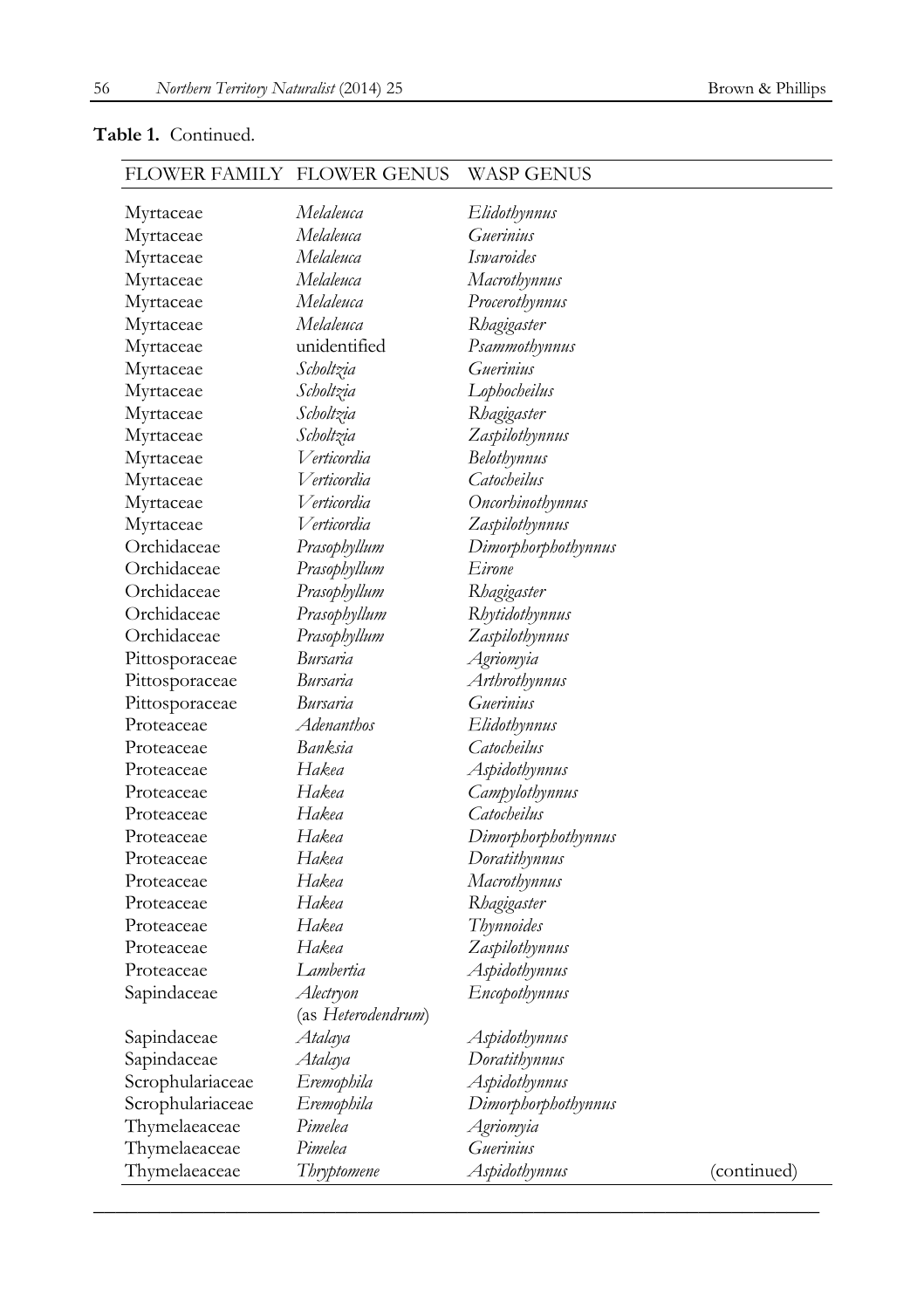| FLOWER FAMILY FLOWER GENUS WASP GENUS |                            |                |
|---------------------------------------|----------------------------|----------------|
| Xanthorrhoeaceae                      | Xanthorrhoea               | Catocheilus    |
| Xanthorrhoeaceae                      | <b>Xanthorrhoea</b>        | Doratithynnus  |
| Xanthorrhoeaceae                      | <b><i>Xanthorrhoea</i></b> | Macrothynnus   |
| Xanthorrhoeaceae                      | <b>Xanthorrhoea</b>        | Zaspilothynnus |

#### **Table 1.** Continued.

All wasp genera for which there were more than five host genera records (i.e. *Agriomyia, Aspidothynnus, Catocheilus, Elidothynnus, Guerinius*, *Rhagigaster*, *Rhytidothynnus*, *Thynnoides* and *Zaspilothynnus*) have been found on several families of plants including the Myrtaceae. All genera with host records had at least one record from the Myrtaceae except for two: *Acanthothynnus* with one record from *Scaevola* (Goodeniaceae) and *Umbothynnus* with one record (but multiple specimens) on *Vigna* (Fabaceae). Both genera are small and poorly represented in collections.

Of the non-flower records, five wasp genera (i.e. *Aspidothynnus, Doratithynnus, Encopothynnus, Iswaroides* and *Rhytidothynnus*) were recorded from *Acacia* (Fabaceae), where they were most likely feeding on extra-floral nectaries rather than flowers*.*  There were also records of *Neozeleboria* trapped in the sticky seeds of *Pisonia brunoniana* (Nyctaginaceae) and *Eirone* feeding on exudates of the soft scales *Eriococcus coriaceus* (Coccidae).

There were no host label data records for the wasp genera *Aeolothynnus, Ariphron, Bifidothynnus, Chilothynnus, Dythynnus, Gymnothynnus, Leiothynnus, Nitidothynnus, Pentazeleboria, Tachynoides, Tachyphron* or *Thynnus* on the specimens examined.

#### **Examination of specimens**

Pollen was found on many specimens and most genera. While some individuals had a dense covering of pollen, most had only a few grains that were retained in depressions or grooves (but not punctures) particularly at the base of the antennae, the anterior transverse groove on the pronotum and at the base of the wings (but not in cavities in the fore coxae). Those specimens that had a heavy pollen load did have some pollen on the setae. Wasps frequently preen themselves and such specimens were probably caught on flowers before they had time to remove much of the pollen.

Pollen was usually found on the integument, but not attached to the setae themselves (Figures 1, 2), although the setae may help to hold some grains in place. All setae arise from punctures in the integument so that the densities of the setae and the punctures are identical. However, puncture size and setal length do not seem to be related to each other or the ability of a species to retain pollen. Whether these factors contributed to a wasp's ability to accumulate pollen was not considered here.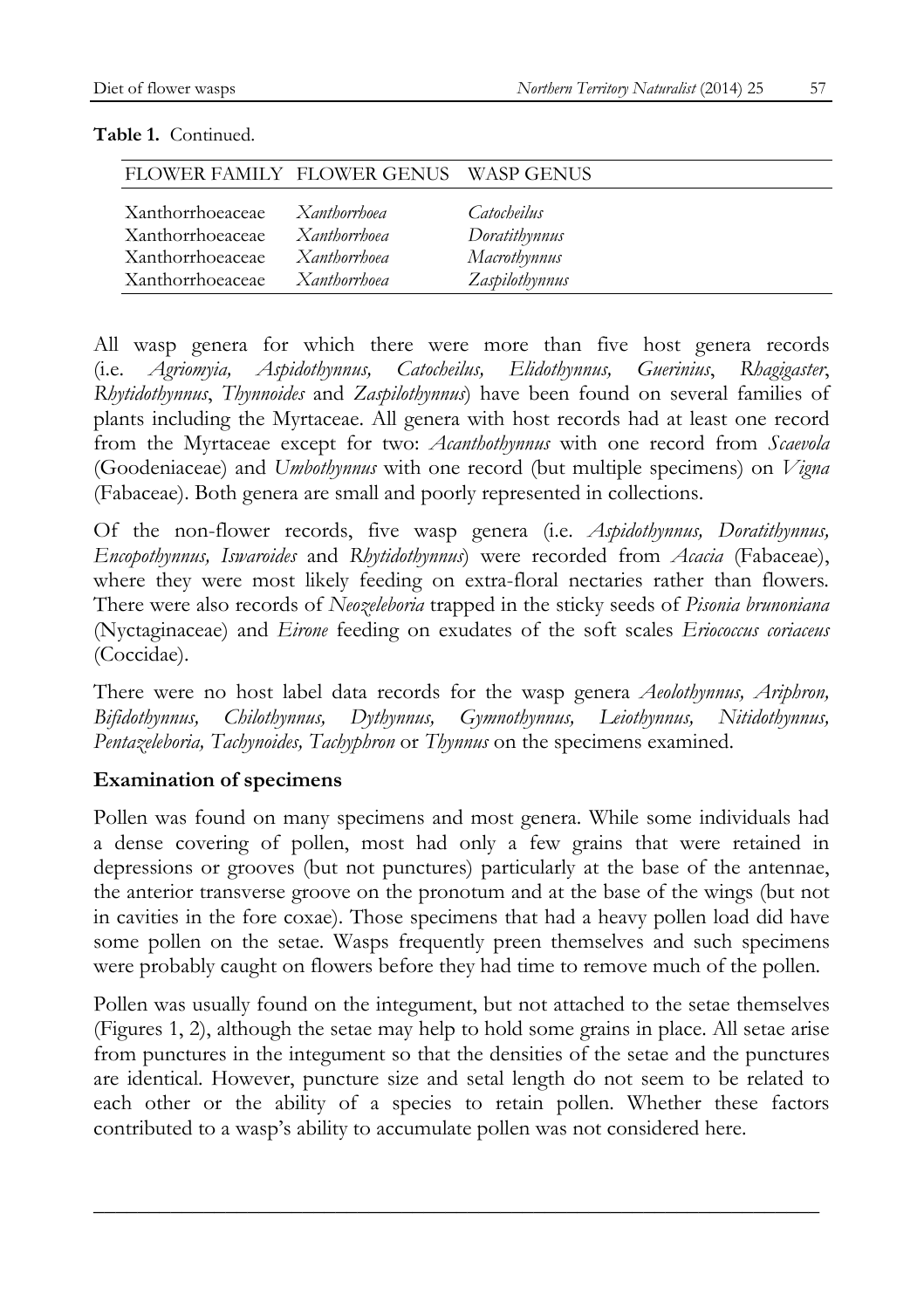Although poorly represented in collections, pairs that had remained *in copula* after collection had little pollen attached to their bodies. Those that were examined also had some pollen on the top of second abdominal segment (metasomal tergite 1), although this may be coincidental. Given that mating pairs feed extensively on nectar, it seems likely that the paucity of pollen grains is an artefact of the pinning process.

Representative specimens of all the genera listed in Table 1 had pollen on the body, as did most of the remaining genera: *Aeolothynnus, Ariphron, Chilothynnus, Gymnothynnus, Leiothynnus, Nitidothynnus, Pentazeleboria, Tachynoides, Tachyphron* and *Thynnus.* Several genera had little pollen. Those genera with a concave head (i.e. *Tachynomyia,*



**Figure 1.** Mating pair of flower wasps *Zaspilothynnus nigripes* at inflorescence of *Hakea trifurcata* (Proteaceae) with the winged male (above) covered in pollen and feeding the female by regurgitating nectar. North of Badgingarra, southern Western Australia. (Keith Smith)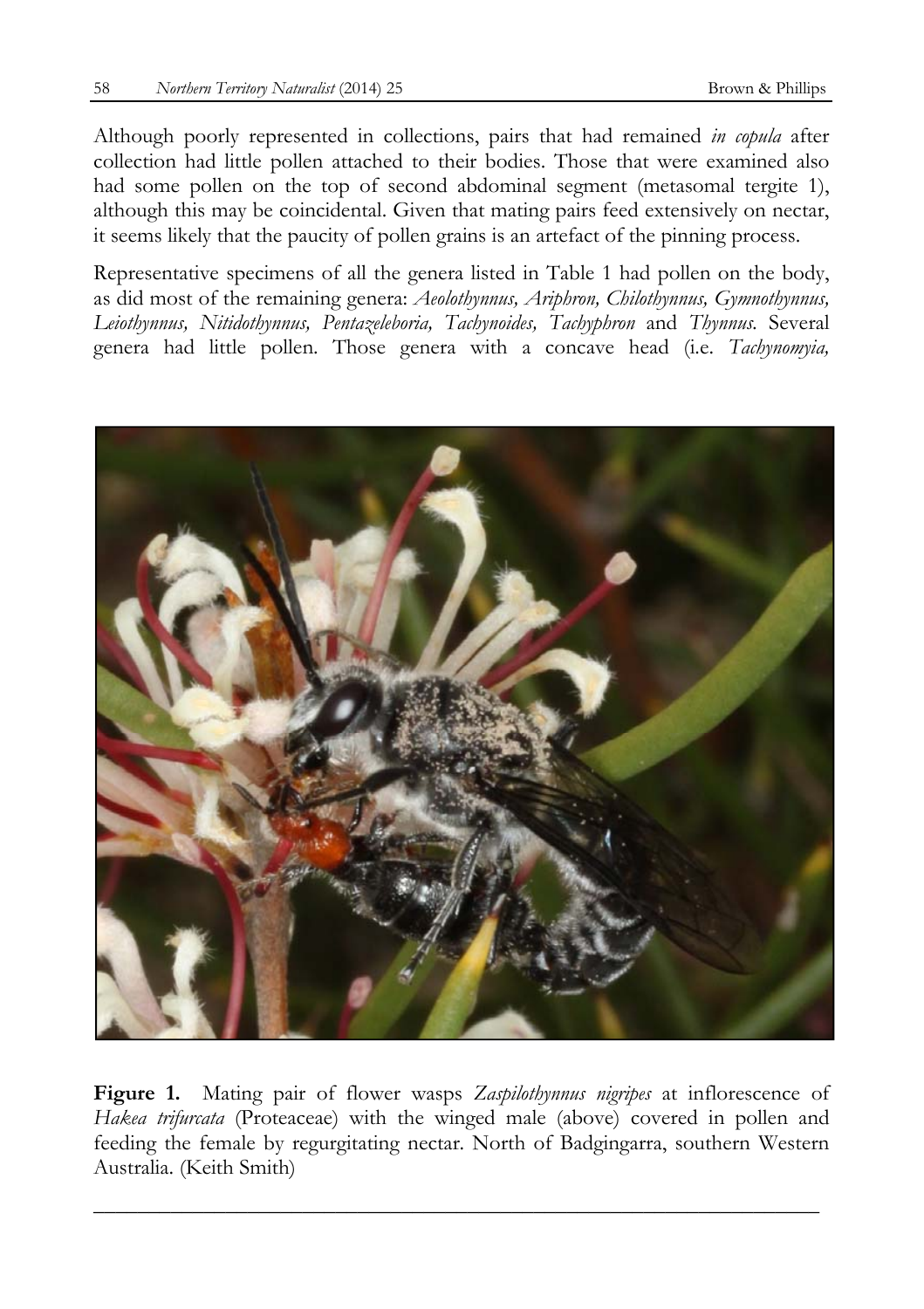

**Figure 2.** Same mating pair of *Zaspilothynnus nigripes* as shown in Figure 1 with the wingless female (below) feeding on nectar. North of Badgingarra, southern Western Australia. (Keith Smith)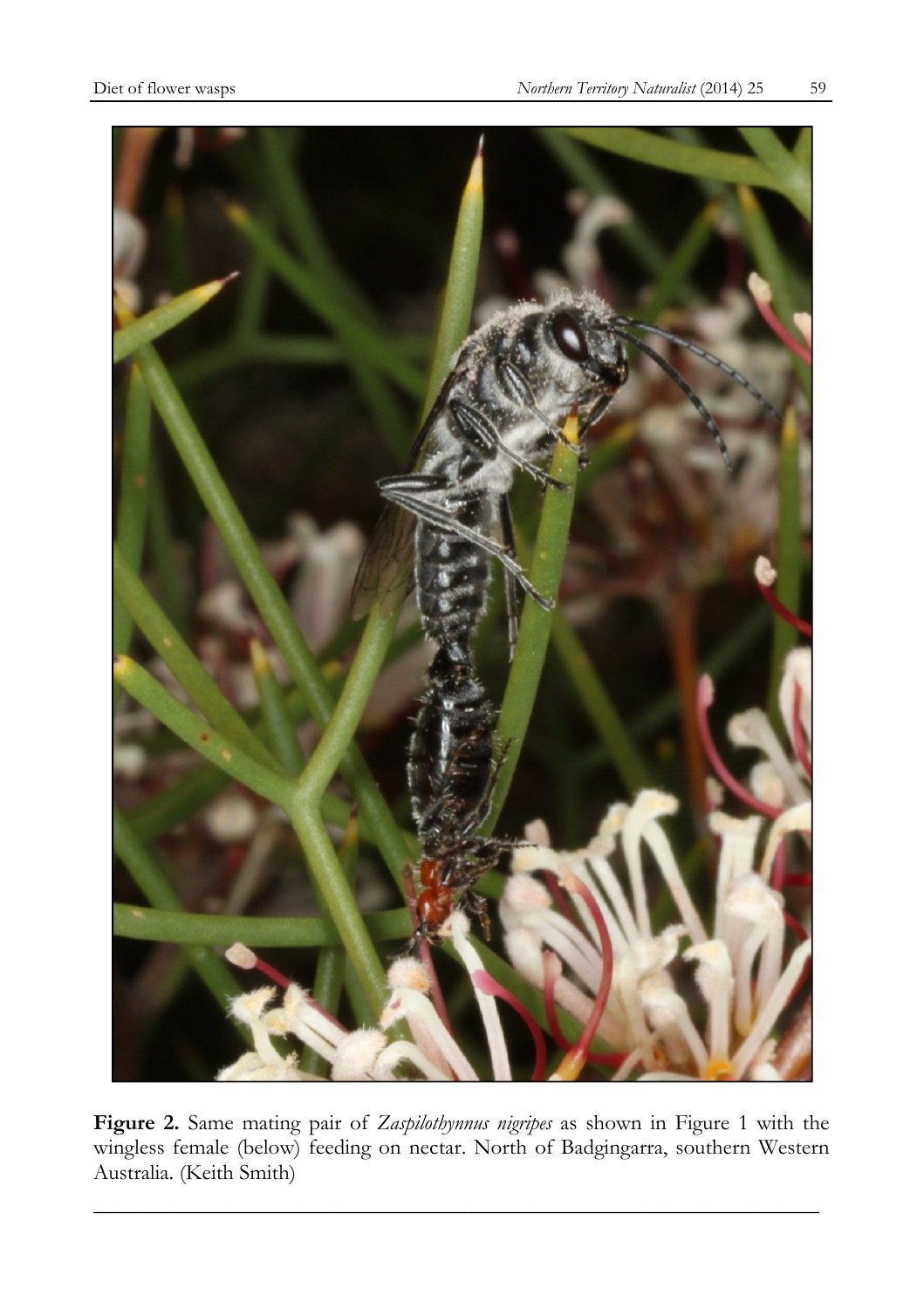*Tachynoides* and *Tachyphron*) tended to have very little pollen, most of which was behind the top of the head and on the front of the thorax. *Gymnothynnus*, which has a strongly punctate head and thorax, tended to have dirt rather than pollen on the body; and *Nitidothynnus*, which has a smooth head and body, had no pollen. This may be an indication that a smooth body does not retain pollen for any length of time. No pollen was found on *Bifidothynnus* or *Dythynnus*, but most specimens of *Dythynnus* had an unknown white residue on their bodies.

## **Discussion**

Despite the prominence of flower wasps in the Australian wasp fauna, and the abundance of specimens in museums collections, there are relatively few host plants documented. This introductory paper confirms that flower wasps are found on Myrtaceae more often than other families, but that they also utilise other plant families. Notably, several diverse groups in the Australian flora have been rarely or never recorded as food plants (e.g. Asteraceae, Ericaceae). Most records are from Myrtaceae that typically have open-faced flowers that permit easy access to nectar. Outside the Myrtaceae, the only plant genus where a wide range of genera has been recorded is *Hakea* (Proteaceae). Several species of *Hakea*, such as *H. trifurcata*, often attract large numbers of mating pairs (Phillips *et al*. 2009). In southwestern Australia, some genera of flower wasps are commonly seen on *Xanthorrhoea* (Phillips *et al*. 2009). Outside of these groups, records of thynnines foraging on nectar or pollen are relatively infrequent. However, systematic collection of pollinators is required to more accurately determine the extent to which this trend occurs due to a bias in collecting, arising from geographical and taxonomic variation in collection effort.

The prevalence of thynnines as floral visitors to some plant genera, in particular *Chamelaucium*, *Leptospermum* and *Hakea*, raises the possibility that some plant species may have undergone adaptations towards pollination by flower wasps. Increasing the attractiveness of a plant to flower wasps is most likely to take the form of a floral structure that increases their foraging efficiency, or tailoring the nectar reward to the preference of thynnines (e.g. Shuttleworth & Johnson 2009). An understanding of floral adaptations to pollination by flower wasps may aid in understanding why these wasps appear to show strong preferences towards certain plant genera.

Interestingly, some abundant genera of flower wasps, such as *Neozeleboria* and *Phymatothynnus*, are relatively rarely observed foraging on nectar. Similarly, in some habitats in southern Australia that support a high density of these wasps, it is very rare to see them foraging on nectar. These observations raise the possibility that in some genera, and in some environments, flower wasps might switch from using nectar plants to other food sources such as the exudates of other insects. These possibilities need to be evaluated by combining pollen swabbing (e.g. Menz *et al*. 2013) with detailed observations of the behaviour of pollinators.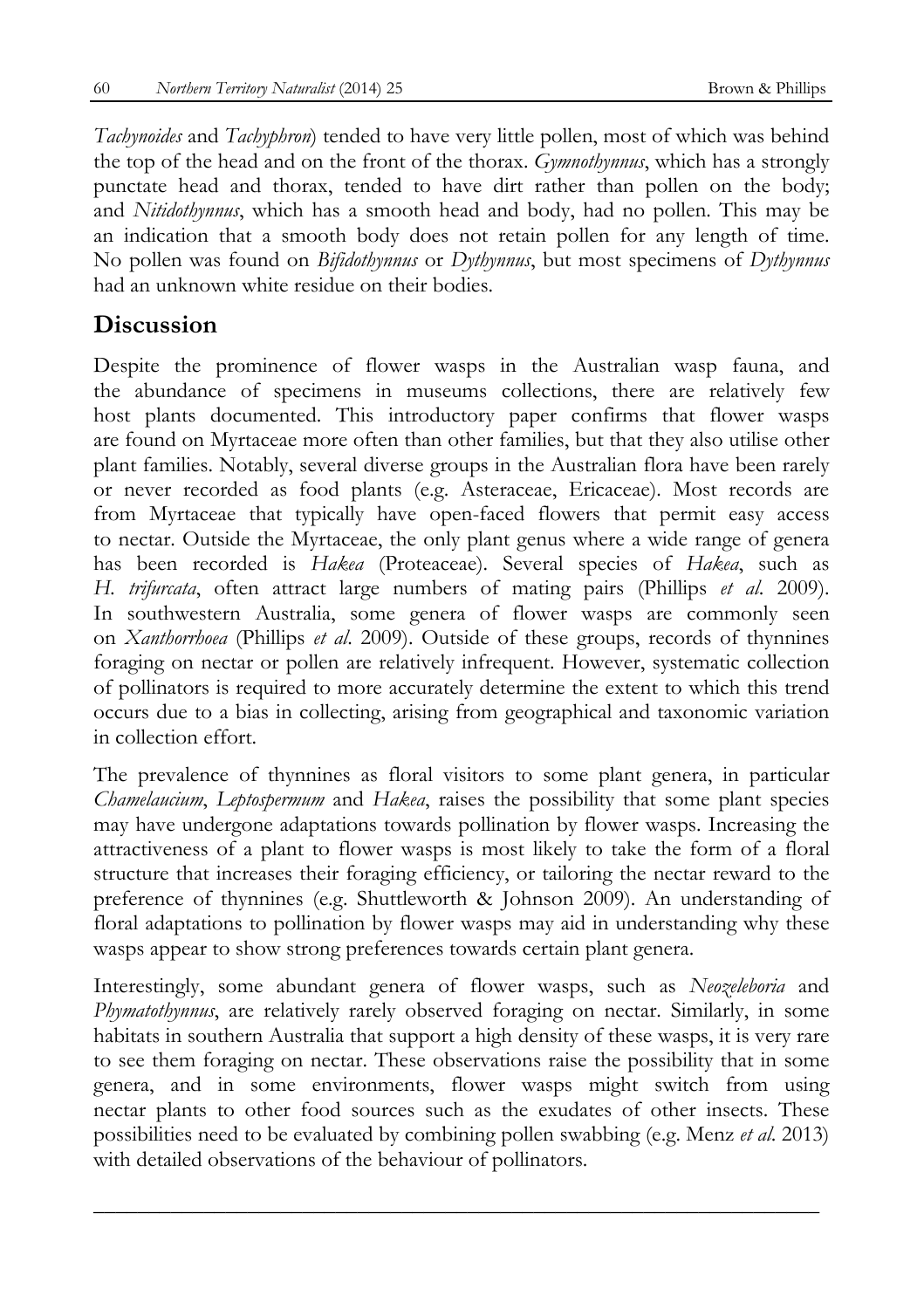#### **Morphology of the pollinators in relation to diet**

The morphology of the male may be relevant to how often flower wasps feed. In males of *Tachynomyia, Tachyphron* and *Tachynoides* (and also the New Guinean genera *Deuterothynnus* and *Heligmothynnus*) the head is strongly concave posteriorly and margined with long setae. This concavity is capable of retaining a large volume of liquid (presumably nectar which, when retained in preserved pinned specimens, dries to a small, pale mass). This liquid was found by Given (1953) to be used by male *Tachynomyia* to feed a female during courtship and coupling. Whether this is the only use is unknown. This structure may enable these genera to collect nectar faster by capillary action and may act as a food reserve so that wasps visit flowers less often and move longer distances between food plants or between breeding and feeding sites (e.g. Ridsdill Smith 1970b).

Interestingly, different species of male flower wasps show considerable variation in the shape and size of their mouthparts. The mouthparts tend to be longer in those species that have an enlarged clypeus, which may represent a specialisation for smaller wasps to use deeper flowers. While in many members of the Myrtaceae the nectar is presented on the relatively open-faced flower, it would be of interest to test if there is an association between mouthpart morphologies and those species that frequently feed on tubular flowered species.

The absence of pollen on the limited number of known specimens of *Bifidothynnus* may be a reflection of the small sample size, but this genus is so distinct morphologically (most obviously in the male genitalia and wing venation and the female terminalia) from all other flower wasps that there may be corresponding differences in its biology that are yet to be observed. Similarly, *Dythynnus* lacked pollen on the body of all specimens examined. Most individuals did however, have traces of an unidentified white residue. This may be remnants of hemipteran exudates or other non-floral food.

#### **Conclusions and future directions**

While this study has supported the conclusion that members of the Myrtaceae tend to be the main food plants of flower wasps, it also highlights how little is known about other food sources. In this context, studies of alternative food sources will be important for not only understanding the ecological requirements of pollinators and their susceptibility to landscape modification, but also for resolving how such diverse communities of thynnines co-exist with apparently similar diets. Resolving these issues will require systematic studies of the diet and behaviour of flower wasps. Such work will be important for not only understanding the biology of a diverse group of insects, but understanding their role in the pollination of a large number of Australian plant species.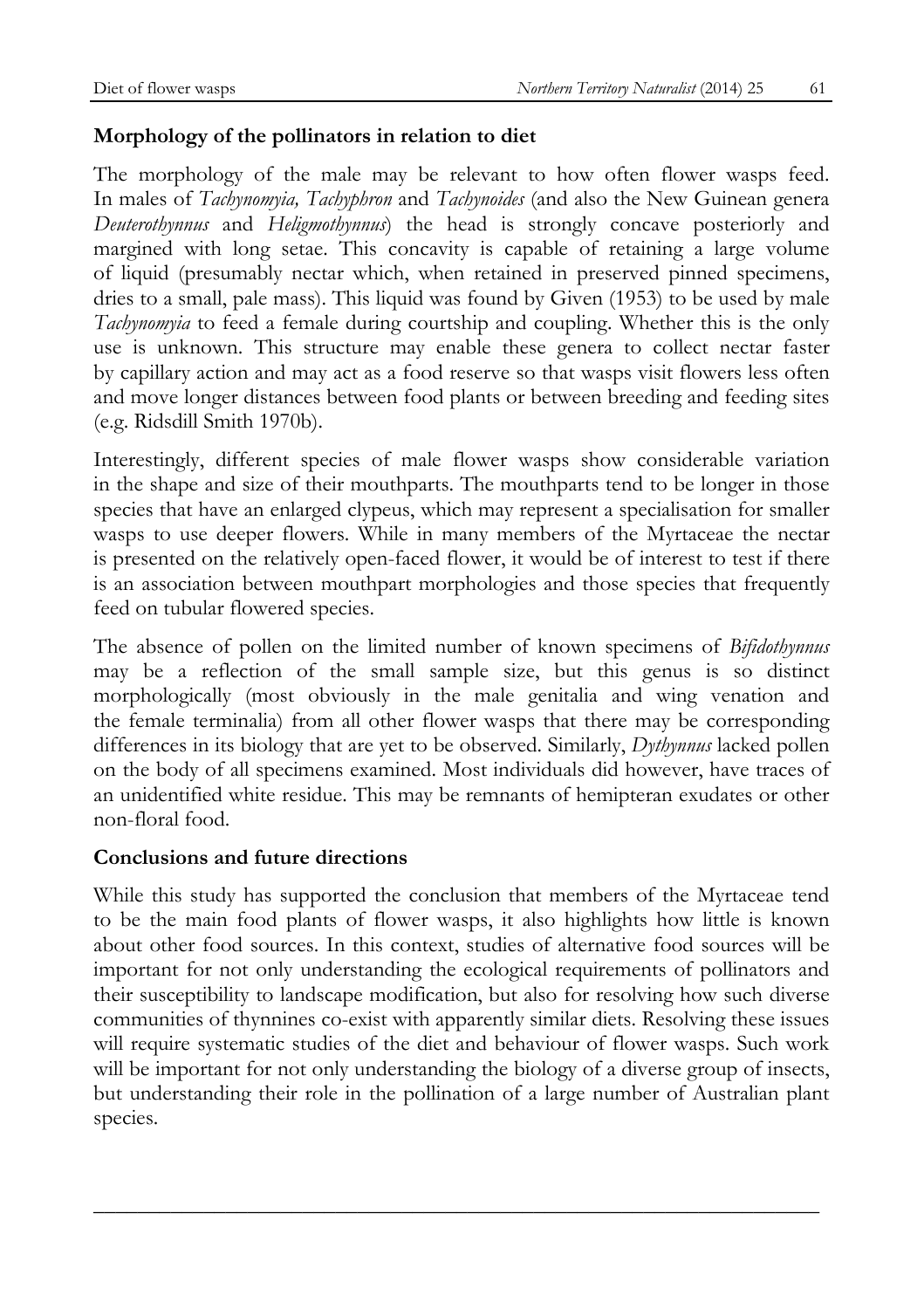### **Acknowledgements**

Fieldwork of RDP was supported by grants from the Australian Orchid Foundation, the Holsworth Wildlife Research Endowment and the School of Plant Biology at the University of Western Australia. The authors acknowledge and appreciate the use of the two photos taken by Keith Smith.

### **References**

- Alcock J. (1981) Notes on the reproductive behaviour of some Australian thynnine wasps (Hymenoptera: Tiphiidae). *Journal of the Kansas Entomological Society* 54, 681–693.
- Alcock J. and Gwynne D.T. (1987) Courtship feeding and mate choice in thynnine wasps (Hymenoptera: Tiphiidae). *Australian Journal of Zoology* 35, 451–548.
- Bernhardt P. (1987) A comparison of the diversity, density and foraging behaviour of bees and wasps on Australian *Acacia. Annals of the Missouri Botanical Garden* 74, 42–50.
- Bridwell J.C. (1917) Notes on the Thynnidae. *Proceedings of the Hawaiian Entomological Society* 3, 263–265.
- Brothers D.J. (1975) Phylogeny and classification of the aculeate Hymenoptera, with special reference to Mutillidae. *University of Kansas Science Bulletin* 50, 483–648.
- Brothers D.J. and Carpenter J.M. (1993) Phylogeny of Aculeata: Chrysidoidea and Vespoidea. *Journal of Hymenoptera Research* 2, 227–304.
- Brown E.M., Burbidge A.H., Dell J. *et al.* (1997) *Pollination in Western Australia: A database of animals visiting flowers*, Handbook No. 15. Western Australia Naturalists' Club, Perth.
- Burrell R.W. (1935) Notes on the habits of certain Australian Thynnidae. *New York Entomological Society Journal* 43, 19–29.
- Campbell A.J. & Brown G.R. (1994) Distribution of parasites of scarabs (Coleoptera: Scarabaeidae) in relation to remnant vegetation: a preliminary analysis. *Memoirs of the Queensland Museum* 36, 27–32.
- Campbell, A.J. and Brown, G.R. (1998) Biological control of scarabs causing eucalyptus dieback. A report for the Rural Industries Research and Development Corporation. RIRDC, Barton. RIRDC Publication 98/3, 1/32.
- Froggatt W.W. (1907) *Australian Insects*. William Brooks and Co., Sydney.
- Given B.B. (1953) General report on a search for parasites of Melolonthinae in Australia. *New Zealand Journal of Science and Technology* (B) 34, 322–340.
- Given B.B. (1957) Observations on behaviour of Australian Thynninae. Proceedings of the 8th Science Congress, Manila 3A, 1265–1274.
- Goodacre W.A. (1947) *The honey and pollen flora of New South Wales*. NSW Government Printer, Sydney.
- Illingworth J.F. (1921) Natural enemies of sugar-cane beetles in Queensland. *Bureau of sugar experiment stations Division of entomology Bulletin* 13, 1–47.
- Menz M.H.M., Phillips R.D., Dixon K.W. *et al.* (2013) Mate–searching behaviour of common and rare wasps and the implications for pollen movement of the sexually deceptive orchids they pollinate. *PLoS ONE*, 8(3): e59111. doi:10.1371/journal.pone.0059111 (accessed 20 October 2013)
- Naumann I.D. (1993) *CSIRO handbook of Australian insect names. Common and scientific names for insects and allied organisms of economic and environmental importance* (6th edition). CSIRO, East Melbourne.